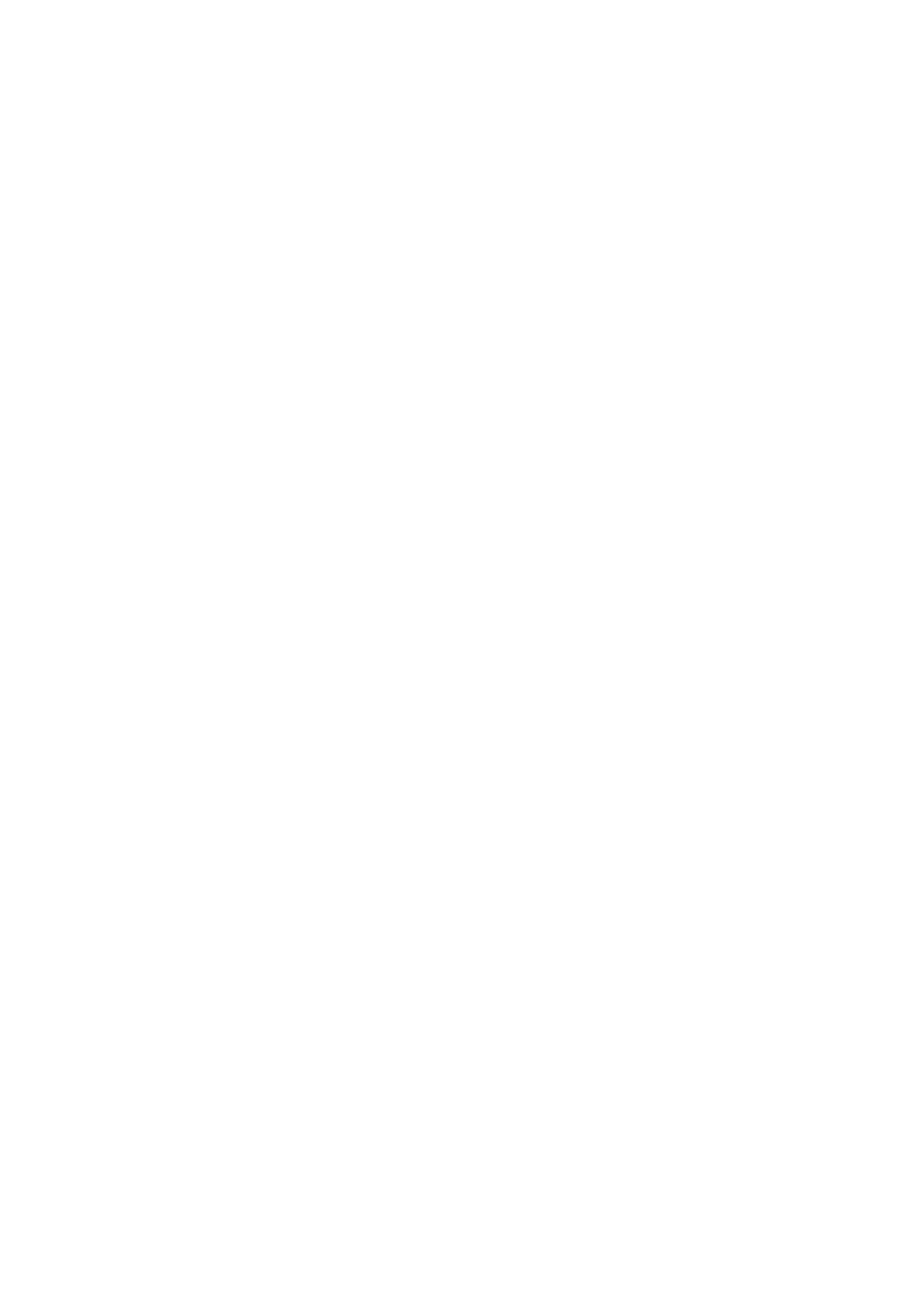## **Ellen's Spirit** [3](#page-2-0)

That evening, I got home very late and utterly enervated. For the first time, in the year since Ellen had died, I had failed to honor her memory. On her deathbed, she had made me swear to remain eternally faithful to her. Mad with grief at the idea of the rightful separation, and feeling that, with her dead, everything would be finished for me, I had promised her what she had requested with a poor agonized smile.

Until that day, I had never broken my word; my worship of Ellen's memory had remained religious and exclusive.

Then, one day, at a wedding celebration, carried away by joyful companions and beautiful girls, I had forgotten everything. My friends, wanting to chase away what they called my "black ideas," had plotted to get me drunk and throw me into the arms of some hussy.

Their plan succeeded. The girl was superb, quite expert although very young, with a red and fleshy mouth, and fascinating eyes, wide eyes like those of a grazing cow.

The image of the beloved dead woman never quit me, but became so vague and blurred on the blue horizon of my memory that I was not too cruelly obsessed by it.

The strong wine and the odor of women's perfumes had reawakened the beast in me—the brutal and dirty beast that, dormant in my being for such a long time, was finally compensated.

Then, in the morning, I was overwhelmed by a dolorous and irremediable nausea. The shame of my lapse caused me to leave the young woman's apartment so abruptly that she must have thought that I'd gone mad. All day long I walked feverishly, trying to forget my ignominy—a wasted effort. The pale phantom of Ellen always loomed up before me, her heart-rending expression of cruel reproach brought me to the brink of tears.

When dusk fell, my anxiety became more terrible and more precise. I dared not go home, so sure was I that I would find my betrayed beloved there.

So, when I finally went into my apartment, I was less surprised than terrified.

Ellen was there, with her back turned to me, sitting in the armchair at my desk. Although it was quite dark, I saw that she was wearing the white peignoir that she had put on when she could still get up. Her favorite perfume was lingering in the apartment: a heavy and troubling scent dominated by wintergreen, which her sisters had sent her from America, and which she preferred to any other.

I stood on the threshold, mute with terror. Courage gradually returned, and, knowing full well that I was the victim of a hallucination, I struck a match and advanced into the room.

There was no one in the armchair. Nothing was out of place. But how had that perfume come to be spread around the room?

That odor, which delighted her, was odiously painful to me, and it had required all my love and patience to get used to it. Furthermore, I had put all her toilette apparatus away in a trunk, and since her death I had never touched them, so keenly did the sight of them revive my grief.

I opened the windows and went out on to the balcony until the door had dissipated completely; then my lassitude obtained the ascendancy over my enervation, and I soon fell asleep—but not for long.

There was a faint sound, as brisk and slight as the scampering of a mouse. At intervals, the sound was interrupted by a rapid click. The same perfume had resumed floating, with even greater intensity than before.

Again I struck a match and looked around. There was nothing abnormal in the room. For as long as the match burned, I didn't hear anything, but no sooner had it gone out than the faint sound resumed. Sometimes, there was a rustle of paper.

By listening attentively, I contrived to determine the nature of the sound: someone in the apartment was writing.

This time I lit my candle and got out of bed. Once again the sound ceased. Everything on my desk appeared to be in order. Trying to laugh at my hallucination, I went back to bd. As soon as obscurity was restored, the fantastic pen began to gallop over the paper again, only interrupting its flow to retrieve ink.

Crazed with fear, I dared not move under the bedclothes. I don't know whether I lost consciousness then or simply fell asleep again, but I don't know when the sound ceased.

I slept heavily until it was broad daylight. When I woke up, I remembered, and naturally attributed my nocturnal hallucination to a nightmare.

How terrified I was, however, when, driven by a curiosity that I thought superfluous, I went to examine my writing-desk.

The ink-well, which I always took care to close, was open. A pen-holder was lying there, still damp with ink. A sheet of blotting-paper had been taken out and used, certainly not by me as I always use powder.

<span id="page-2-0"></span> <sup>3</sup> From *Le Chat Noir*, 25 April 1885.